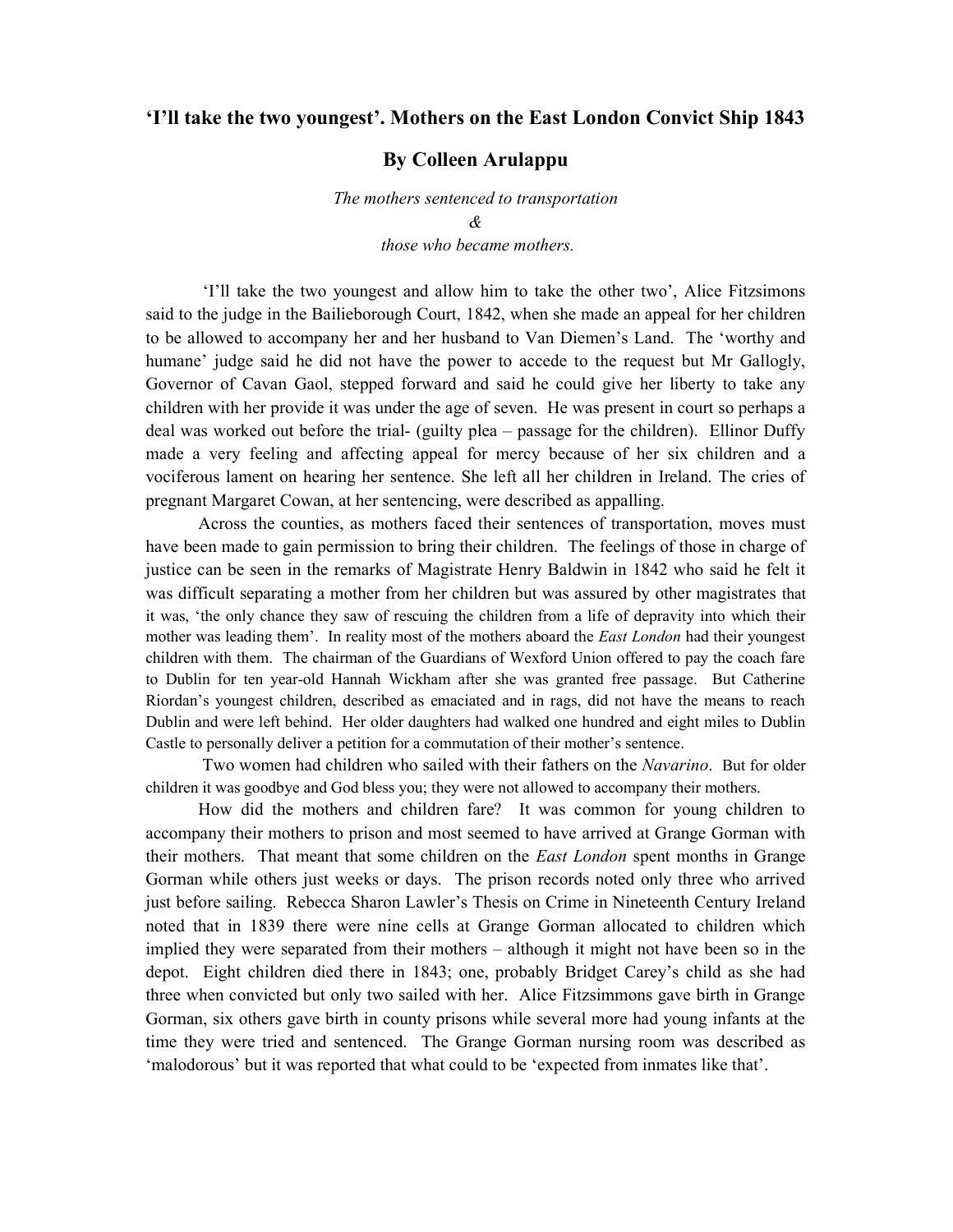Thirty-five women aboard the East London had children with them or born during the voyage. Seven of that group also left children in Ireland and at least fourteen other women left all their children behind. A few older women left grown up children, one woman said she left her three children with her husband, another left her three children with her aunt and one, a servant woman, left her child with its father, a lawyer in Dublin. It is hard to imagine their grief at parting. Gaol Reports regarding conduct were forwarded from the Irish prisons. While the majority of the women were well behaved there were twenty-four who were described as 'bad' or 'very bad', and fifteen of that twenty-four were mothers. Catherine Cahill had her three year-old child with her and left her husband and three other children in Ireland. The magistrate in County Cavan said she was an 'abandoned woman' but her husband was a 'respectable man and better off without her'. Despair at separation must have manifested itself in angry response. Not a word was written in the press of the anguish and sorrow in the early hours as the *East London* left Kingstown Harbour.

There were fifty children aboard the ship and twenty-one of them were less than two years old. Three children were born on board. How were they cared for as mothers faced seasickness, salt provisions and severe weather and coped with the hygiene needs of such young children? Little was written of the children in the medical journal. William Lyons broke his arm when he fell down the ladder of the main hatchway. Due to his mother's carelessness according to the surgeon. Twelve infants died at sea and up to eleven deaths soon after arrival. Not one of the children under two years of age survived. Did they deserve that fate?

In the archives in Hobart are the death certificates for the twelve children who died at sea and the words on them condemn the convict mothers – they were indolent, careless and neglectful with words such as 'gross neglect', 'wilful neglect' and 'bad nursing', listed among the causes of death. But it was not the truth. There were many factors which led to the deaths with wilful neglect by the mothers the least of the causes although very ill and dying women probably did fail in the care of their children. Six of the children who died outlived their mothers; three died not long before their mothers and one new born lived only three days. Surgeon Edward Caldwell's journal gave a different insight into the behaviour of the mothers. He wrote of one woman who, 'without my knowledge attempted to put the child to breast again', one woman had her child 'constantly at the breast' while having no milk support and another as having deceived him by 'continuing to suckle her baby'. In the early part of the voyage Anne Read consulted the surgeon daily for her children and as her health failed she was very reluctant to give up her younger child to the hospital- it was a place of death. Anne herself was very ill and the surgeon was affronted when she wished her child dead and later she said she was happy the child had died. Anne died of scurvy. Ann Gannon consulted the doctor repeatedly for her child who had a chest problem. Her child died and Ann died of scurvy. Despite the surgeon's condemnation the women had proven track records of being able to care for their children. Alice Fitzsimons had five children alive when she embarked. She and her youngest child died on the voyage and her two year old died in the days after arrival.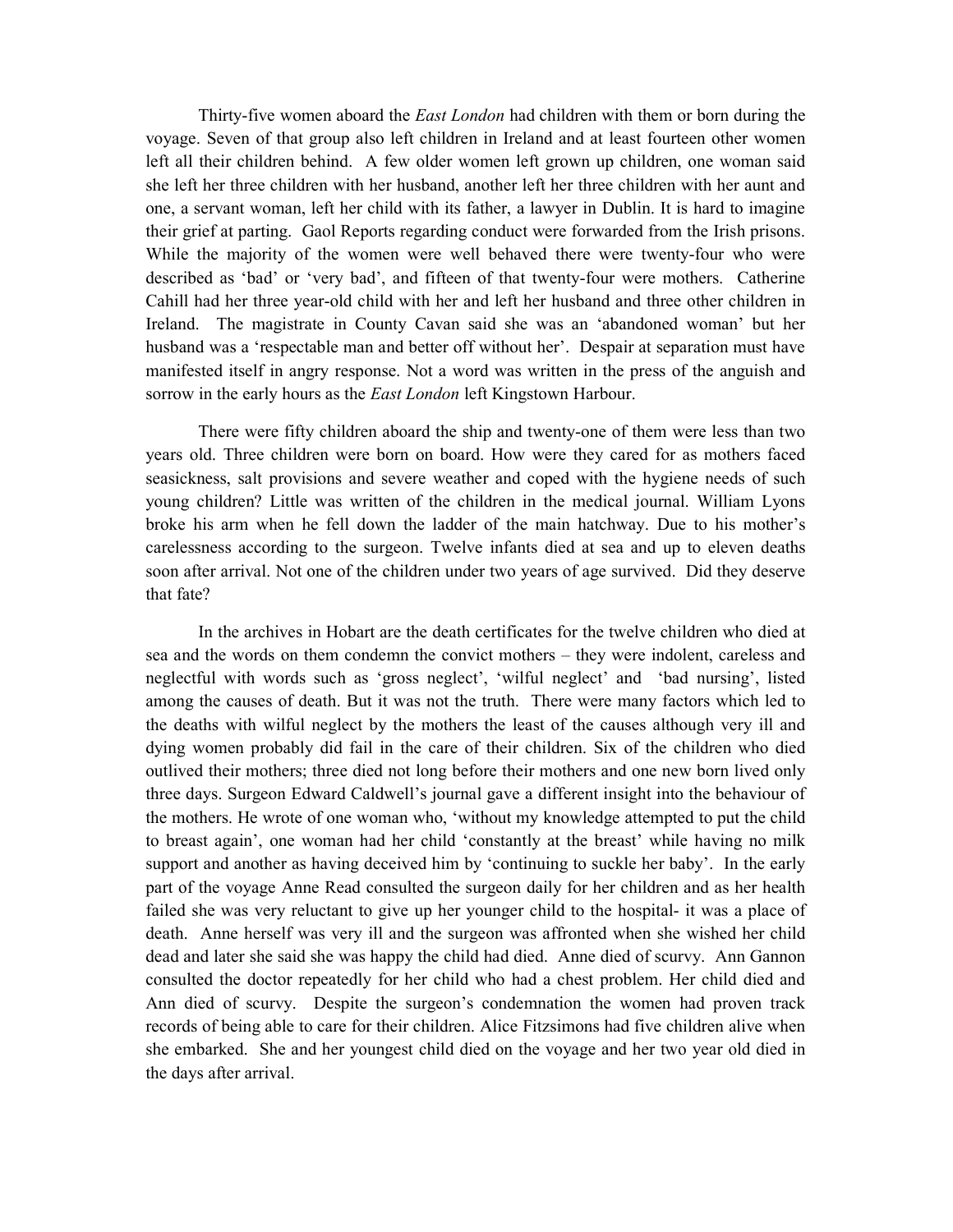In Hobart the surviving children were admitted into the Orphan School and fifteen had mothers still alive. Records show that eleven of them were collected by mothers or relatives as soon as possible – sometimes within days or weeks of marriage or obtaining their ticket of leave. Mary Quinn fetched her daughter the day she received her ticket of leave and Nancy Egan claimed her daughter the day after her marriage. Three older girls were sent into service before their mothers received tickets of leave. One was Margaret Rowe and her mother was charged with being absent without leave in the days after Margaret was discharged from the Orphan School. Later mother and daughter, both married, sailed together to Port Phillip. The other reason children were not collected by their mothers was because their mothers died or were in the New Norfolk Asylum. It is clear that they strived to reunite with their children. Three women on board were convicted with their sons. Catherine Sheridan's family had her teenage son assigned to them from Point Puer. Two others were crime matriarchs, fully involved in their families and in their crimes and there are some clues that suggest they reunited with husbands and sons.

In the years that followed two of the women who left children in Ireland applied for free passages for them but were refused. Catherine Hoare, whose husband, Michael, was also transported, left eight children in Ireland. They wanted to be together as a family and at least six of the children did make it to Tasmania – an amazing tale of family loyalty. Dolly Douragan, who brought her youngest child with her but left six in Ireland, was refused permission for a free passage for them. The authorities were worried about increasing the number of orphans and introducing an inferior class of people to the colony. Beside which her two little boys were running around without shoes. Mary Wickham said her son was in the 11<sup>th</sup> Regiment. That regiment was in Tasmania in 1847 and certainly Patrick Wickham was in Sydney with his regiment in 1850. His name was on a list of departures from Tasmania in 1853 four weeks after his mother was admitted to New Norfolk Hospital.

Most of the women married or partnered as soon as allowed. The desire to form relationships was stronger than religious affiliation. Sectarian Ireland was forgotten and thirty-eight Catholic women married outside their faith. With only a couple of exceptions the husbands were men who were transported. Some had suffered harsh treatment- the most severe was lashed three hundred times; a couple of the men had been at Macquarie Island, several on Norfolk Island and Port Arthur. The partnerships which followed the harsh experience of transportation had some successes and lasted while others failed in misery and violence or desertion. However, children were born, although, to only about half of the women. There were at least twelve women who gave birth to five or more children, several as many as ten or more children. Four women died in childbirth

The women clung to their children throughout the years after freedom even women who had problems in their lives and were perhaps not the best of mothers. Newspaper reports showed glimpses of their lives with their children. Widowed Bridget Henigan fell on her knees and begged for pity for the sake of her children when caught stealing. Lucy Magaughran was in tears and asked for mercy because of her six children when sentenced to another term of imprisonment. Other records showed occasions where the women lived near